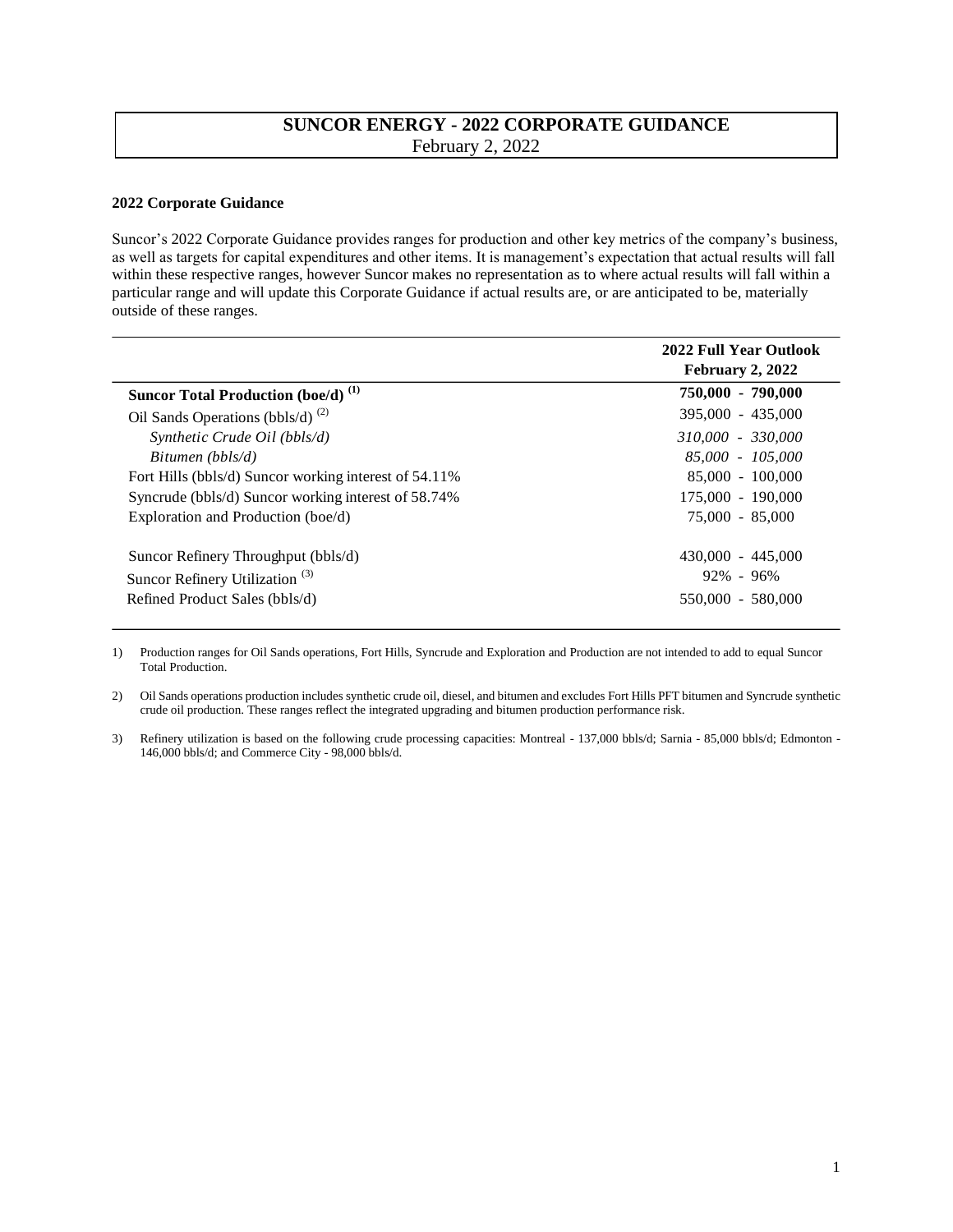## **Capital Expenditures (4)**

(C\$ millions)

|                       | 2022 Full Year Outlook<br>February 2, 2022 | % Economic<br>Investment <sup>(5)</sup> |
|-----------------------|--------------------------------------------|-----------------------------------------|
| Upstream Oil Sands    | $3,200 - 3,350$                            | 25%                                     |
| Upstream E&P          | $400 - 450$                                | 95%                                     |
| <b>Total Upstream</b> | $3,600 - 3,800$                            | 30%                                     |
| Downstream            | $700 - 850$                                | 10%                                     |
| Corporate             | $200 - 250$                                | 75%                                     |
| <b>Total</b>          | 4.700                                      | 30%                                     |

|                                                           | 2022 Full Year Outlook |
|-----------------------------------------------------------|------------------------|
|                                                           | February 2, 2022       |
| <b>Other Information</b>                                  |                        |
| Oil Sands Operations Cash Operating Costs (\$/bbl) (6)(9) | $$25.00 - $28.00$      |
| Fort Hills Cash Operating Costs (\$/bbl) (7)(9)           | $$23.00 - $27.00$      |
| Syncrude Cash Operating Costs (\$/bbl) (8)(9)             | $$31.00 - $34.00$      |
| Current Income Taxes (C\$ millions)                       | $$2,100 - $2,400$      |
| Canadian Tax Rate (effective)                             | 24% - 25%              |
| US Tax Rate (effective)                                   | 22% - 23%              |
| UK Tax Rate (effective)                                   | 37% - 42%              |
| Average Corporate Interest Rate                           | $5\% - 6\%$            |
| Oil Sands Operations Crown Royalties <sup>(10)</sup>      | 13% - 16%              |
| Fort Hills Crown Royalties <sup>(10)</sup>                | $3\% - 5\%$            |
| Syncrude Crown Royalties <sup>(10)</sup>                  | 16% - 19%              |
| East Coast Canada Royalties <sup>(10)</sup>               | $12\% - 16\%$          |
|                                                           |                        |
| <b>Business Environment</b> <sup>(11)</sup>               |                        |
| Oil Prices - Brent, Sullom Voe (\$US/bbl)                 | \$84.00                |
| WTI, Cushing (\$US/bbl)                                   | \$80.00                |

| $\cdots$ $\cdots$ $\cdots$ $\cdots$ $\cdots$       | -----   |
|----------------------------------------------------|---------|
| WCS, Hardisty (\$US/bbl)                           | \$68.00 |
| Refining Margin - NY Harbor 2-1-1 crack (\$US/bbl) | \$24.00 |
| Natural Gas Price - AECO - C Spot (\$CAD/GJ)       | \$3.75  |
| Exchange Rate (CADUSD)                             | \$0.80  |

4) Capital expenditures exclude capitalized interest of approximately \$180 million.

6) Oil Sands operations cash operating costs per barrel are based on the following assumptions: production volumes, sales mix, and average natural gas prices as described in the tables above.

7) Fort Hills cash operating costs per barrel are based on the following assumptions: production volumes and average natural gas prices as described in the tables above.

8) Syncrude cash operating costs per barrel are based on the following assumptions: production volumes, sales mix, and average natural gas prices as described in the tables above.

9) Oil Sands operations cash operating costs, Fort Hills cash operating costs and Syncrude cash operating costs are non-GAAP financial measures. Non-GAAP financial measures are not prescribed by GAAP and therefore do not have any standardized meaning. Users are

<sup>5)</sup> Balance of capital expenditures represents Asset Sustainment and Maintenance capital expenditures. For definitions of Economic Investment and Asset Sustainment and Maintenance capital expenditures, see the Capital Investment Update section of Suncor's Report to Shareholders for the Fourth Quarter of 2021 dated February 2, 2022 (the "Quarterly Report"), available at www.sedar.com.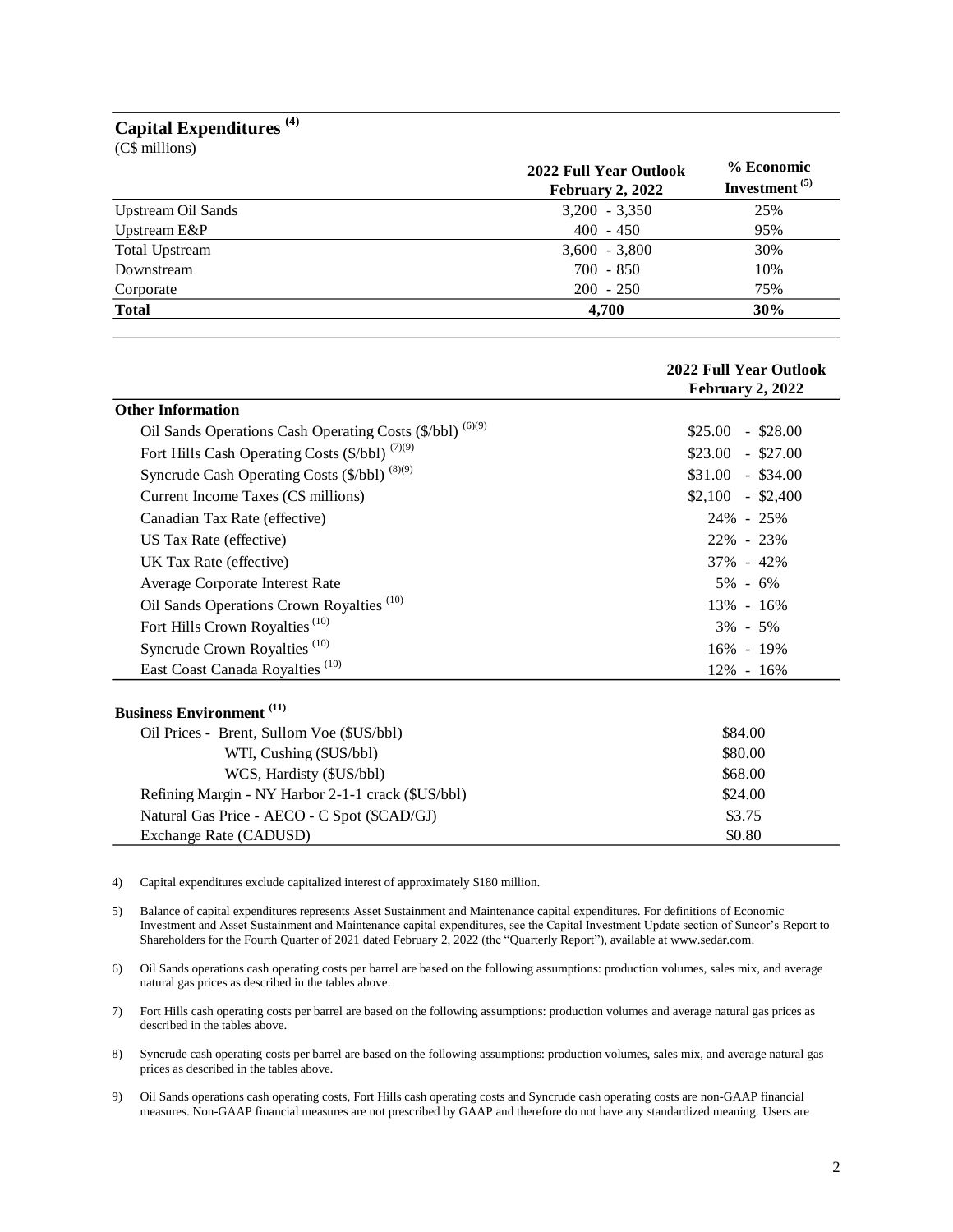cautioned that these measures may not be fully comparable to one another or to similar information calculated by other entities due to differing operations. For more information, see the Cash Operating Costs and Non-GAAP Financial Measures Advisory sections of the Quarterly Report. Both sections are incorporated by reference herein.

--------------------------------------------------------------------------------------------------------------------------------

- 10) Reflected as a percentage of gross revenue.
- 11) Approximates the forward pricing curve at the time of publication.

Suncor's 2022 Full Year Outlook is comprised of forward-looking statements and information (collectively, "forwardlooking statements"). All forward-looking statements for the 2022 fiscal year are based on Suncor's current expectations, estimates, projections and assumptions that were made by the company in light of its experience and its perception of historical trends including expectations and assumptions concerning: the accuracy of reserves estimates; the current and potential adverse impacts of the COVID-19 pandemic, including the status of the pandemic and future waves and any associated policies around current business restrictions, shelter-in-place orders or gatherings of individuals; commodity prices and interest and foreign exchange rates; the performance of assets and equipment; capital efficiencies and cost-savings; applicable laws and government policies; future production rates; the sufficiency of budgeted capital expenditures in carrying out planned activities; the availability and cost of labour, services and infrastructure; the satisfaction by third parties of their obligations to Suncor; the development and execution of projects; and the receipt, in a timely manner, of regulatory and third-party approvals. Forward-looking statements are not guarantees of future performance and involve a number of risks and uncertainties, some that are similar to other oil and gas companies and some that are unique to our company. Suncor's actual results may differ materially from those expressed or implied by our forward-looking statements and you are cautioned not to place undue reliance on them.

Assumptions for the Oil Sands operations, Syncrude and Fort Hills 2022 production outlook include those relating to reliability and operational efficiency initiatives that the company expects will minimize unplanned maintenance in 2022. Assumptions for the Exploration and Production 2022 production outlook include those relating to reservoir performance, drilling results and facility reliability. Factors that could potentially impact Suncor's 2022 corporate guidance include, but are not limited to:

- Bitumen supply. Bitumen supply may be dependent on unplanned maintenance of mine equipment and extraction plants, bitumen ore grade quality, tailings storage and in situ reservoir performance.
- Third-party infrastructure. Production estimates could be negatively impacted by issues with third-party infrastructure, including pipeline or power disruptions, that may result in the apportionment of capacity, pipeline or third-party facility shutdowns, which would affect the company's ability to produce or market its crude oil.
- Performance of recently commissioned facilities or well pads. Production rates while new equipment is being brought into service are difficult to predict and can be impacted by unplanned maintenance.
- Unplanned maintenance. Production estimates could be negatively impacted if unplanned work is required at any of our mining, extraction, upgrading, in situ processing, refining, natural gas processing, pipeline, or offshore assets.
- Planned maintenance events. Production estimates, including production mix, could be negatively impacted if planned maintenance events are affected by unexpected events or are not executed effectively. The successful execution of maintenance and start-up of operations for offshore assets, in particular, may be impacted by harsh weather conditions, particularly in the winter season.
- Commodity prices. Declines in commodity prices may alter our production outlook and/or reduce our capital expenditure plans.
- Foreign operations. Suncor's foreign operations and related assets are subject to a number of political, economic and socio-economic risks.
- Government Action. Further action by the Government of Alberta regarding production curtailment may impact Suncor's Corporate Guidance and such impact may be material.
- COVID-19 Pandemic: This guidance is subject to a number of external factors beyond our control that could significantly influence this outlook, including the status of the COVID-19 pandemic and future waves, and any associated policies around current business restrictions, shelter-in-place orders, or gatherings of individuals. As a result of the volatile business environment and the uncertain pace of an economic recovery it is challenging to determine the overall outlook for crude oil and refined product demand, which remains dependent on the status of